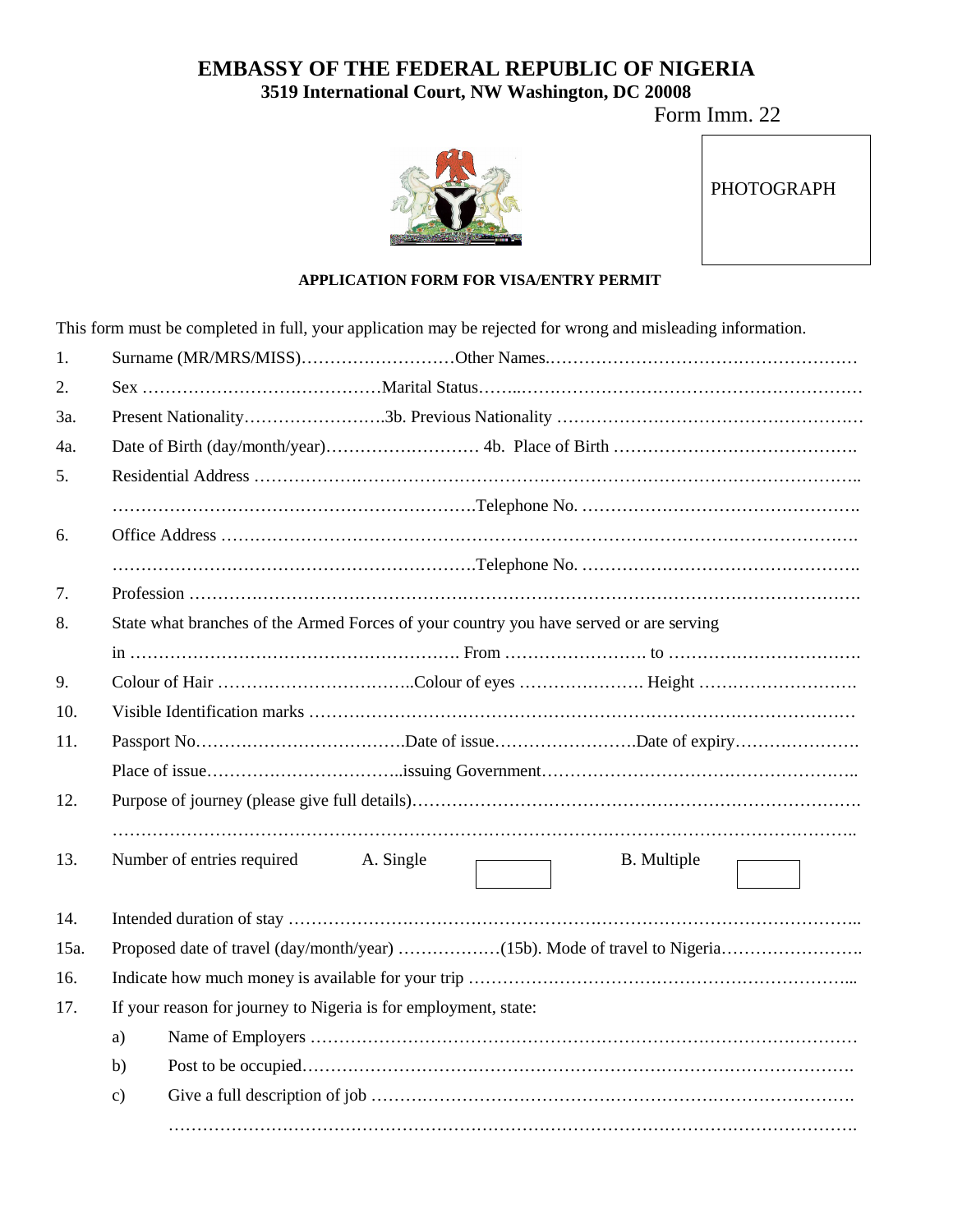| 18. |                |                                                                                                                         |      | Persons joining spouses, parents or relatives, should give full particulars of the employment of parents |  |  |  |
|-----|----------------|-------------------------------------------------------------------------------------------------------------------------|------|----------------------------------------------------------------------------------------------------------|--|--|--|
| 19. |                |                                                                                                                         |      |                                                                                                          |  |  |  |
| 20. |                |                                                                                                                         |      |                                                                                                          |  |  |  |
| 21. |                |                                                                                                                         |      |                                                                                                          |  |  |  |
| 22. |                |                                                                                                                         |      |                                                                                                          |  |  |  |
| 23. |                |                                                                                                                         |      |                                                                                                          |  |  |  |
| 24. |                |                                                                                                                         |      |                                                                                                          |  |  |  |
| 25. |                |                                                                                                                         |      |                                                                                                          |  |  |  |
|     |                |                                                                                                                         |      |                                                                                                          |  |  |  |
| 26. |                | If yes, was it for:                                                                                                     |      |                                                                                                          |  |  |  |
|     | i.             | Tourism/Visit                                                                                                           |      |                                                                                                          |  |  |  |
|     | ii.            | <b>Business</b>                                                                                                         |      |                                                                                                          |  |  |  |
|     |                |                                                                                                                         |      |                                                                                                          |  |  |  |
|     | iii.           | <b>Temporary Employment</b>                                                                                             |      |                                                                                                          |  |  |  |
|     | iv.            | Residency                                                                                                               |      |                                                                                                          |  |  |  |
|     | V.             | Transit                                                                                                                 |      |                                                                                                          |  |  |  |
| 27. |                |                                                                                                                         |      |                                                                                                          |  |  |  |
|     |                | From                                                                                                                    | To   | Address                                                                                                  |  |  |  |
|     | i.             |                                                                                                                         |      |                                                                                                          |  |  |  |
|     | ii.            |                                                                                                                         |      |                                                                                                          |  |  |  |
|     | iii.           |                                                                                                                         |      |                                                                                                          |  |  |  |
| 28. |                | How long have you lived in the country where you are applying for visa/entry permit?                                    |      |                                                                                                          |  |  |  |
|     |                |                                                                                                                         |      |                                                                                                          |  |  |  |
| 29. |                | Have you ever:<br>Been infected by any contagious disease (e.g. Tuberculosis) or suffered serious mental illness?<br>a) |      |                                                                                                          |  |  |  |
|     |                |                                                                                                                         |      |                                                                                                          |  |  |  |
|     | b)             | Been arrested or convicted for any offence or crime even though subject of pardon, arrested or                          |      |                                                                                                          |  |  |  |
|     | $\mathbf{c})$  |                                                                                                                         |      |                                                                                                          |  |  |  |
|     | $\rm d)$<br>e) |                                                                                                                         |      |                                                                                                          |  |  |  |
|     | f)             |                                                                                                                         |      |                                                                                                          |  |  |  |
| 30. |                | Give a list of the countries you have lived in for more than a year during the last five years:                         |      |                                                                                                          |  |  |  |
|     |                | Country                                                                                                                 | City | Date                                                                                                     |  |  |  |
|     |                |                                                                                                                         |      |                                                                                                          |  |  |  |
|     |                |                                                                                                                         |      |                                                                                                          |  |  |  |
|     |                |                                                                                                                         |      |                                                                                                          |  |  |  |

…………………………… …………………………… ………………………………